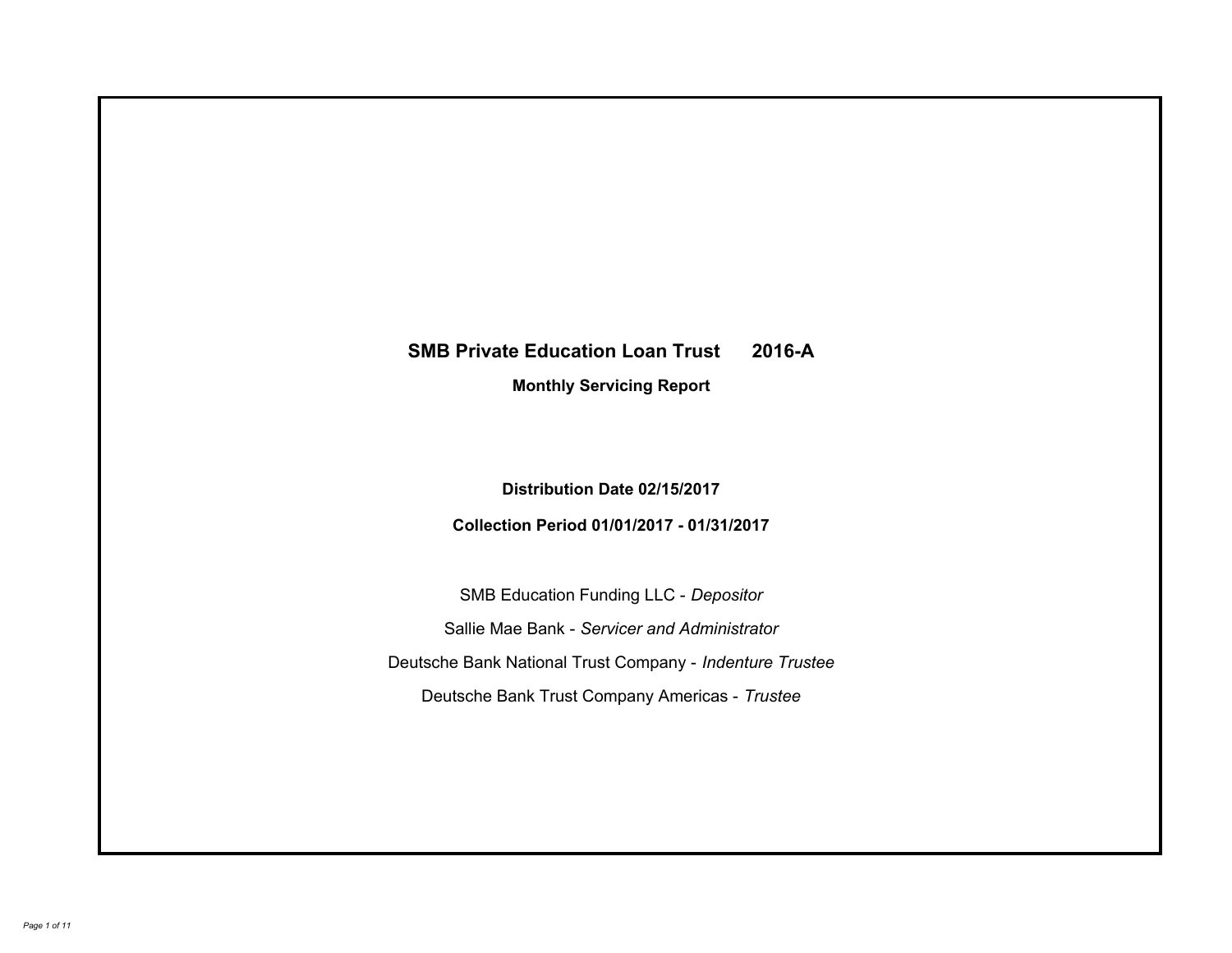| Α           | <b>Student Loan Portfolio Characteristics</b>   |                                              | <b>Settlement Date</b><br>05/26/2016 | 12/31/2016            | 01/31/2017            |
|-------------|-------------------------------------------------|----------------------------------------------|--------------------------------------|-----------------------|-----------------------|
|             | <b>Principal Balance</b>                        |                                              | \$585,861,635.84                     | \$563,991,968.80      | \$558,647,696.69      |
|             | Interest to be Capitalized Balance              |                                              | 32,367,510.93                        | 32,020,219.64         | 33,050,035.00         |
|             | Pool Balance                                    |                                              | \$618,229,146.77                     | \$596,012,188.44      | \$591,697,731.69      |
|             | Weighted Average Coupon (WAC)                   |                                              |                                      |                       |                       |
|             |                                                 | WAC1 (Contractual Interest Rate on the Loan) | 8.26%                                | 8.56%                 | 8.55%                 |
|             | WAC2 (Average of Applicable Interest Rate)      |                                              | 8.23%                                | 8.52%                 | 8.51%                 |
|             | WAC3 (Average of Actual Interest Rate)          |                                              | 8.16%                                | 8.45%                 | 8.44%                 |
|             | Weighted Average Remaining Term                 |                                              | 134.18                               | 130.58                | 130.06                |
|             | Number of Loans                                 |                                              | 53,959                               | 51,923                | 51,524                |
|             | Number of Borrowers<br>Pool Factor              |                                              | 52,283                               | 49,924<br>0.964063554 | 49,548<br>0.957084820 |
|             | Since Issued Total Constant Prepayment Rate (1) |                                              |                                      | 6.14%                 | 6.31%                 |
|             |                                                 |                                              |                                      |                       |                       |
| B           | <b>Debt Securities</b>                          | <b>Cusip/Isin</b>                            | 01/17/2017                           |                       | 02/15/2017            |
|             | A1                                              | 78449FAA9                                    | \$100,069,609.45                     |                       | \$93,401,225.82       |
|             | A <sub>2</sub> A                                | 78449FAB7                                    | \$218,000,000.00                     |                       | \$218,000,000.00      |
|             | A2B                                             | 78449FAC5                                    | \$134,000,000.00                     |                       | \$134,000,000.00      |
|             | B                                               | 78449FAD3                                    | \$50,000,000.00                      |                       | \$50,000,000.00       |
|             |                                                 |                                              |                                      |                       |                       |
| $\mathsf C$ | <b>Certificates</b>                             | <b>Cusip/Isin</b>                            | 01/17/2017                           |                       | 02/15/2017            |
|             | Residual                                        | 78449F101                                    | \$100,000.00                         |                       | \$100,000.00          |
|             |                                                 |                                              |                                      |                       |                       |
| D           | <b>Account Balances</b>                         |                                              | 01/17/2017                           |                       | 02/15/2017            |
|             | Reserve Account Balance                         |                                              | \$1,557,854.00                       |                       | \$1,557,854.00        |
|             |                                                 |                                              |                                      |                       |                       |
| E           | <b>Asset / Liability</b>                        |                                              | 01/17/2017                           |                       | 02/15/2017            |
|             | Overcollateralization Percentage                |                                              | 15.76%                               |                       | 16.27%                |
|             | Specified Overcollateralization Amount          |                                              | \$178,803,656.53                     |                       | \$177,509,319.51      |
|             | <b>Actual Overcollateralization Amount</b>      |                                              | \$93,942,578.99                      |                       | \$96,296,505.87       |

(1) For additional information, see 'Since Issued CPR Methodology' found on page 11 of this report.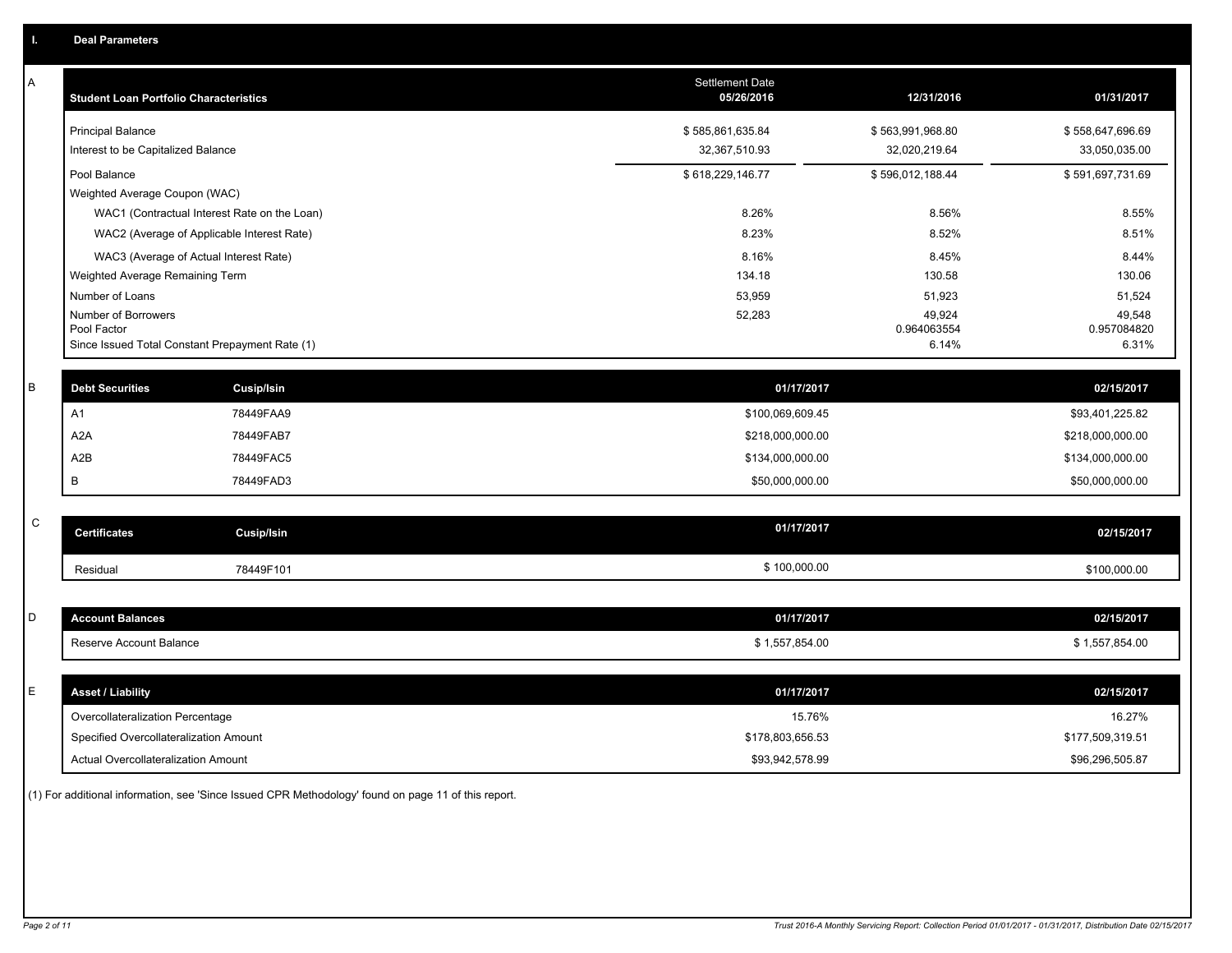# **II. 2016-A Trust Activity 01/01/2017 through 01/31/2017**

| Α  | <b>Student Loan Principal Receipts</b>                           |                |
|----|------------------------------------------------------------------|----------------|
|    | <b>Borrower Principal</b>                                        | 5,841,634.83   |
|    | <b>Consolidation Activity Principal</b>                          | 0.00           |
|    | Seller Principal Reimbursement                                   | 120.48         |
|    | Servicer Principal Reimbursement                                 | 0.00           |
|    | Delinquent Principal Purchases by Servicer                       | 0.00           |
|    | <b>Other Principal Deposits</b>                                  | 0.00           |
|    | <b>Total Principal Receipts</b>                                  | \$5,841,755.31 |
| В  | <b>Student Loan Interest Receipts</b>                            |                |
|    | <b>Borrower Interest</b>                                         | 2,174,966.44   |
|    | <b>Consolidation Activity Interest</b>                           | 0.00           |
|    | Seller Interest Reimbursement                                    | 0.00           |
|    | Servicer Interest Reimbursement                                  | 0.00           |
|    | Delinquent Interest Purchases by Servicer                        | 0.00           |
|    | Other Interest Deposits                                          | 0.00           |
|    | <b>Total Interest Receipts</b>                                   | \$2,174,966.44 |
| C  | <b>Recoveries on Realized Losses</b>                             | \$17,269.02    |
| D  | <b>Investment Income</b>                                         | \$3,825.67     |
| E  | <b>Funds Borrowed from Next Collection Period</b>                | \$0.00         |
| F  | <b>Funds Repaid from Prior Collection Period</b>                 | \$0.00         |
| G  | Loan Sale or Purchase Proceeds                                   | \$0.00         |
| н  | <b>Initial Deposits to Distribution Account</b>                  | \$0.00         |
|    | <b>Excess Transferred from Other Accounts</b>                    | \$0.00         |
| ۱. | <b>Borrower Benefit Reimbursements</b>                           | \$0.00         |
| Κ  | <b>Other Deposits</b>                                            | \$0.00         |
| Г  | <b>Other Fees Collected</b>                                      | \$0.00         |
| M  | <b>AVAILABLE FUNDS</b>                                           | \$8,037,816.44 |
| N  | Non-Cash Principal Activity During Collection Period             | \$497,483.20   |
| O  |                                                                  |                |
|    | Aggregate Purchased Amounts by the Depositor, Servicer or Seller | \$0.00         |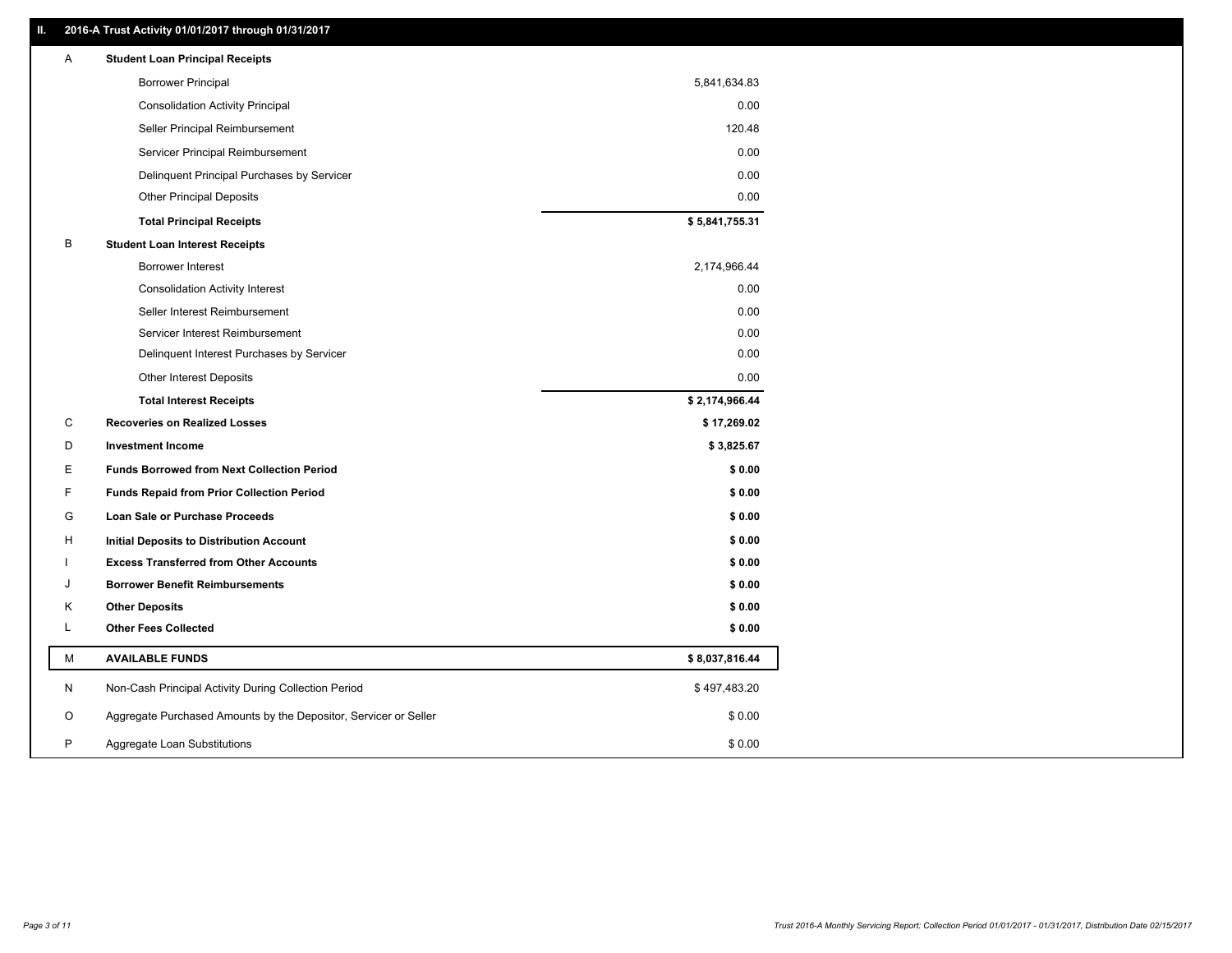|              |                       |                          |         |                  | <b>Loans by Repayment Status</b> |                            |                          |         |                  |                |                            |
|--------------|-----------------------|--------------------------|---------|------------------|----------------------------------|----------------------------|--------------------------|---------|------------------|----------------|----------------------------|
|              |                       |                          |         | 01/31/2017       |                                  |                            |                          |         | 12/31/2016       |                |                            |
|              |                       | <b>Wtd Avg</b><br>Coupon | # Loans | Principal        | % of Principal                   | % of Loans in<br>Repay (1) | <b>Wtd Avg</b><br>Coupon | # Loans | Principal        | % of Principal | % of Loans in<br>Repay (1) |
| INTERIM:     | IN SCHOOL             | 9.13%                    | 9,949   | \$125,769,631.71 | 21.256%                          | $-$ %                      | 9.11%                    | 10,552  | \$131,523,710.06 | 22.067%        | $-$ %                      |
|              | GRACE                 | 9.01%                    | 2,078   | \$24,290,082.44  | 4.105%                           | $-$ %                      | 9.01%                    | 1,650   | \$19,915,633.56  | 3.341%         | $-$ %                      |
|              | <b>DEFERMENT</b>      | 9.15%                    | 1,484   | \$15,932,784.70  | 2.693%                           | $-$ %                      | 9.13%                    | 1,414   | \$14,835,581.55  | 2.489%         | $-$ %                      |
| REPAYMENT:   | <b>CURRENT</b>        | 8.13%                    | 35,706  | \$397,051,517.68 | 67.104%                          | 93.269%                    | 8.15%                    | 36,298  | \$404,977,695.87 | 67.948%        | 94.238%                    |
|              | 31-60 DAYS DELINQUENT | 9.07%                    | 585     | \$6,638,567.58   | 1.122%                           | 1.559%                     | 9.36%                    | 439     | \$4,654,226.78   | 0.781%         | 1.083%                     |
|              | 61-90 DAYS DELINQUENT | 9.66%                    | 179     | \$1,871,833.32   | 0.316%                           | 0.440%                     | 9.13%                    | 174     | \$1,778,114.80   | 0.298%         | 0.414%                     |
|              | > 90 DAYS DELINQUENT  | 9.19%                    | 80      | \$824,142.71     | 0.139%                           | 0.194%                     | 9.28%                    | 75      | \$757,580.34     | 0.127%         | 0.176%                     |
|              | <b>FORBEARANCE</b>    | 8.62%                    | 1,463   | \$19,319,171.55  | 3.265%                           | 4.538%                     | 8.67%                    | 1,321   | \$17,569,645.48  | 2.948%         | 4.088%                     |
| <b>TOTAL</b> |                       |                          | 51,524  | \$591,697,731.69 | 100.00%                          | 100.00%                    |                          | 51,923  | \$596,012,188.44 | 100.00%        | 100.00%                    |

Percentages may not total 100% due to rounding \*

1 Loans classified in "Repayment" include any loan for which interim interest only, \$25 fixed payments or full principal and interest payments are due.

|                 |                                                                                                                              |                          |         |                  | <b>Loans by Borrower Status</b> |                                |                          |         |                  |                |                                |
|-----------------|------------------------------------------------------------------------------------------------------------------------------|--------------------------|---------|------------------|---------------------------------|--------------------------------|--------------------------|---------|------------------|----------------|--------------------------------|
|                 |                                                                                                                              |                          |         | 01/31/2017       |                                 |                                |                          |         | 12/31/2016       |                |                                |
|                 |                                                                                                                              | <b>Wtd Avg</b><br>Coupon | # Loans | Principal        | % of Principal                  | % of Loans in<br>P&I Repay (2) | <b>Wtd Avg</b><br>Coupon | # Loans | Principal        | % of Principal | % of Loans in<br>P&I Repay (2) |
| <b>INTERIM:</b> | IN SCHOOL                                                                                                                    | 8.57%                    | 21,532  | \$279,255,062.83 | 47.196%                         | $-$ %                          | 8.57%                    | 22,573  | \$289,132,942.92 | 48.511%        | $-$ %                          |
|                 | GRACE                                                                                                                        | 8.51%                    | 4,026   | \$48,513,511.01  | 8.199%                          | $-$ %                          | 8.49%                    | 3,212   | \$40,231,777.57  | 6.750%         | $-$ %                          |
|                 | <b>DEFERMENT</b>                                                                                                             | 8.76%                    | 2,895   | \$31,021,160.03  | 5.243%                          | $-$ %                          | 8.76%                    | 2,736   | \$28,753,542.26  | 4.824%         | $-$ %                          |
| P&I REPAYMENT:  | <b>CURRENT</b>                                                                                                               | 8.15%                    | 20,868  | \$205,471,108.16 | 34.726%                         | 88.220%                        | 8.19%                    | 21,510  | \$214,516,662.85 | 35.992%        | 90.173%                        |
|                 | 31-60 DAYS DELINQUENT                                                                                                        | 9.04%                    | 516     | \$5,754,949.52   | 0.973%                          | 2.471%                         | 9.43%                    | 350     | \$3,520,373.32   | 0.591%         | 1.480%                         |
|                 | 61-90 DAYS DELINQUENT                                                                                                        | 9.67%                    | 153     | \$1,605,379.55   | 0.271%                          | 0.689%                         | 9.10%                    | 152     | \$1,565,944.51   | 0.263%         | 0.658%                         |
|                 | > 90 DAYS DELINQUENT                                                                                                         | 9.18%                    | 71      | \$757,389.04     | 0.128%                          | 0.325%                         | 9.28%                    | 69      | \$721,299.53     | 0.121%         | 0.303%                         |
|                 | FORBEARANCE                                                                                                                  | 8.62%                    | 1,463   | \$19,319,171.55  | 3.265%                          | 8.295%                         | 8.67%                    | 1,321   | \$17,569,645.48  | 2.948%         | 7.385%                         |
| <b>TOTAL</b>    |                                                                                                                              |                          | 51,524  | \$591,697,731.69 | 100.00%                         | 100.00%                        |                          | 51,923  | \$596,012,188.44 | 100.00%        | 100.00%                        |
| $\star$         | Percentages may not total 100% due to rounding                                                                               |                          |         |                  |                                 |                                |                          |         |                  |                |                                |
|                 | 2. Loans classified in "P&I Renayment" includes only those loans for which scheduled principal and interest nayments are due |                          |         |                  |                                 |                                |                          |         |                  |                |                                |

2 Loans classified in "P&I Repayment" includes only those loans for which scheduled principal and interest payments are due.

WAC reflects WAC3 To conform with company standard reporting these sections now include Princial and Interest Accrued to Capitalize.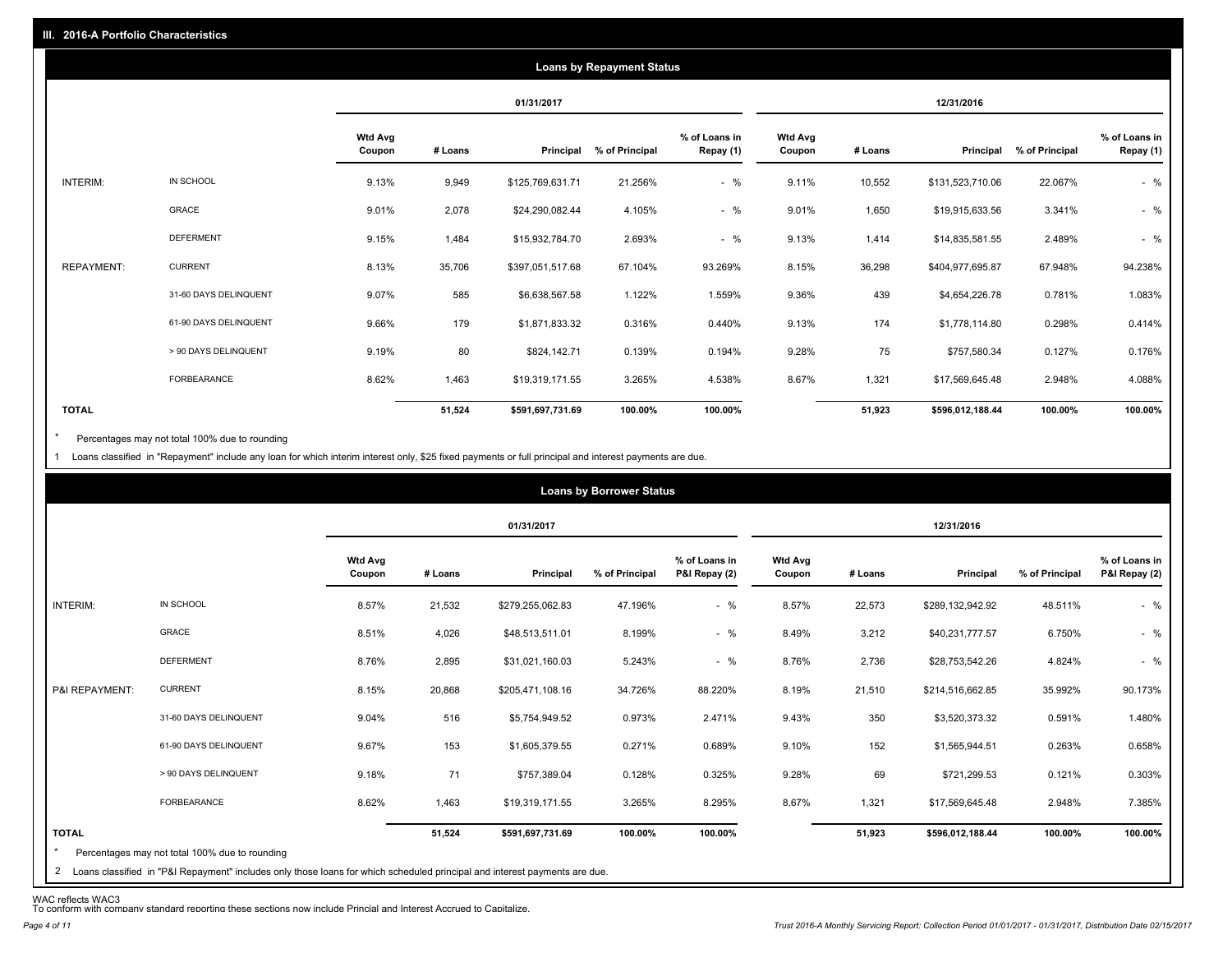|                                                                                                  | 1/31/2017        | 12/31/2016       |  |
|--------------------------------------------------------------------------------------------------|------------------|------------------|--|
| Pool Balance                                                                                     | \$591,697,731.69 | \$596,012,188.44 |  |
| Total # Loans                                                                                    | 51,524           | 51,923           |  |
| Total # Borrowers                                                                                | 49,548           | 49,924           |  |
| Weighted Average Coupon                                                                          | 8.51%            | 8.52%            |  |
| Weighted Average Remaining Term                                                                  | 130.06           | 130.58           |  |
| Percent of Pool - Cosigned                                                                       | 92.1%            | 92.1%            |  |
| Percent of Pool - Non Cosigned                                                                   | 7.9%             | 7.9%             |  |
| Borrower Interest Accrued for Period                                                             | \$3,999,737.83   | \$3,938,733.28   |  |
| <b>Outstanding Borrower Interest Accrued</b>                                                     | \$35,447,235.61  | \$34,389,609.11  |  |
| Gross Principal Realized Loss - Periodic                                                         | \$243,706.81     | \$287,500.53     |  |
| Gross Principal Realized Loss - Cumulative                                                       | \$2,274,106.12   | \$2,030,399.31   |  |
| Recoveries on Realized Losses - Periodic                                                         | \$17,269.02      | \$40,860.34      |  |
| Recoveries on Realized Losses - Cumulative                                                       | \$107,905.52     | \$90,636.50      |  |
| Net Losses - Periodic                                                                            | \$226,437.79     | \$246,640.19     |  |
| Net Losses - Cumulative                                                                          | \$2,166,200.60   | \$1,939,762.81   |  |
| Non-Cash Principal Activity - Capitalized Interest                                               | \$741,199.07     | \$3,089,926.75   |  |
| Since Issued Total Constant Prepayment Rate (CPR) (1)                                            | 6.31%            | 6.14%            |  |
| <b>Loan Substitutions</b>                                                                        | \$0.00           | \$0.00           |  |
| <b>Cumulative Loan Substitutions</b>                                                             | \$0.00           | \$0.00           |  |
| <b>Unpaid Servicing Fees</b>                                                                     | \$0.00           | \$0.00           |  |
| <b>Unpaid Administration Fees</b>                                                                | \$0.00           | \$0.00           |  |
| <b>Unpaid Carryover Servicing Fees</b>                                                           | \$0.00           | \$0.00           |  |
| Note Interest Shortfall                                                                          | \$0.00           | \$0.00           |  |
| Loans in Modification                                                                            | \$4,171,810.46   | \$3,733,729.03   |  |
| % of Loans in Modification as a % of Loans in Repayment (P&I)                                    | 1.79%            | 1.57%            |  |
|                                                                                                  |                  |                  |  |
| % Annualized Gross Principal Realized Loss - Periodic as a %<br>of Loans in Repayment (P&I) * 12 | 1.26%            | 1.45%            |  |
| % Gross Principal Realized Loss - Cumulative as a % of<br>Original Pool Balance                  | 0.37%            | 0.33%            |  |

(1) For additional information, see 'Since Issued CPR Methodology' found on page 11 of this report.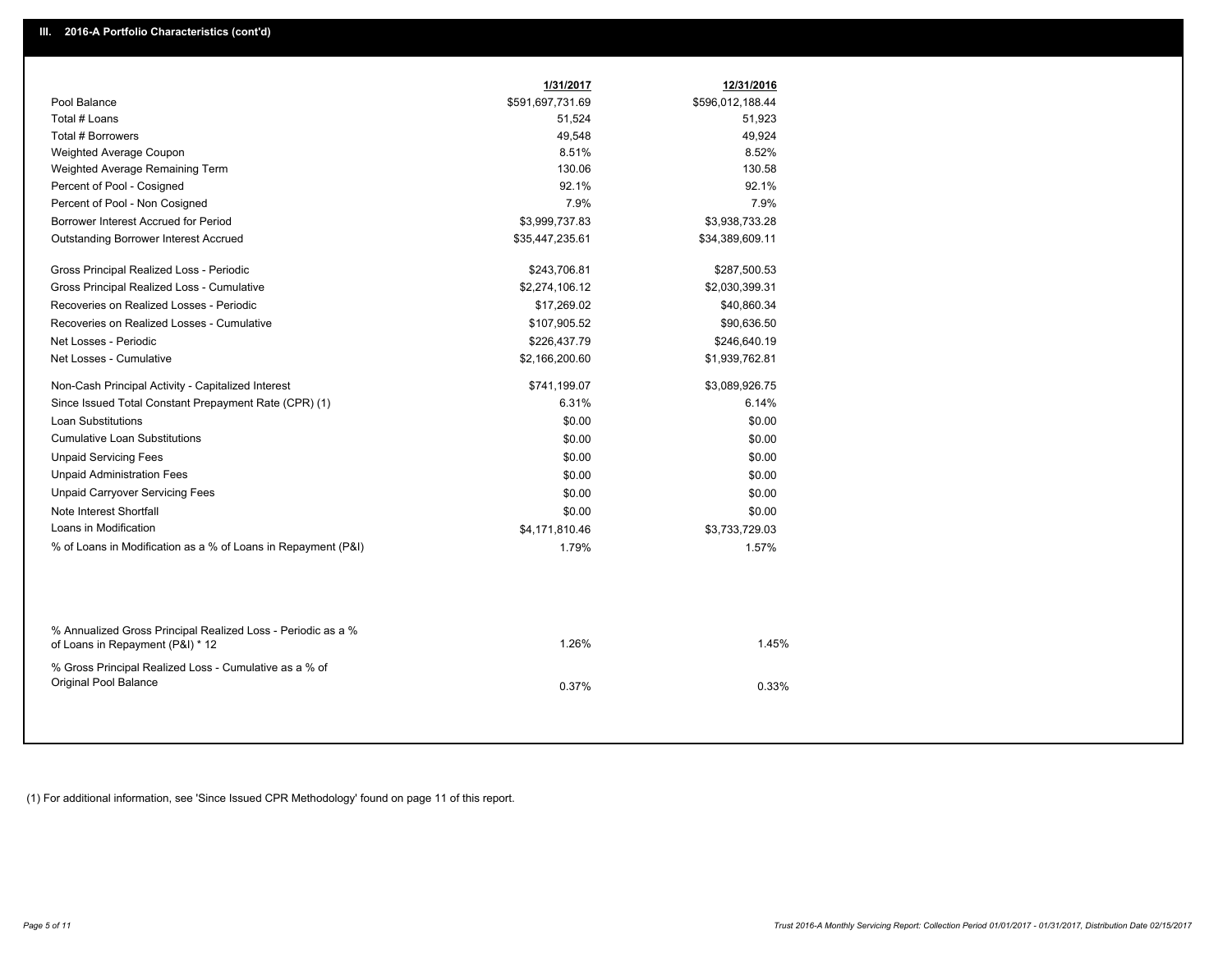#### **Loan Program**  A

|                                    | Weighted<br><b>Average Coupon</b> | # LOANS | <b>S AMOUNT</b>  | $%$ *    |
|------------------------------------|-----------------------------------|---------|------------------|----------|
| - Smart Option Interest-Only Loans | 7.29%                             | 12,026  | \$117,939,613.40 | 19.932%  |
| - Smart Option Fixed Pay Loans     | 8.49%                             | 14,115  | \$189,125,917.44 | 31.963%  |
| - Smart Option Deferred Loans      | 8.89%                             | 25,383  | \$284,632,200.85 | 48.104%  |
| - Other Loan Programs              | $0.00\%$                          | 0       | \$0.00           | 0.000%   |
| Total                              | 8.44%                             | 51,524  | \$591,697,731.69 | 100.000% |

\* Percentages may not total 100% due to rounding

B

C

**Index Type**

|                       | Weighted<br><b>Average Coupon</b> | # LOANS | <b>\$ AMOUNT</b> | $%$ *     |
|-----------------------|-----------------------------------|---------|------------------|-----------|
| - Fixed Rate Loans    | 9.35%                             | 8,951   | \$110,416,691.22 | 18.661%   |
| - LIBOR Indexed Loans | 8.23%                             | 42,573  | \$481,281,040.47 | 81.339%   |
| - Other Index Rates   | $0.00\%$                          |         | \$0.00           | $0.000\%$ |
| Total                 | 8.44%                             | 51,524  | \$591,697,731.69 | 100.000%  |

\* Percentages may not total 100% due to rounding

# **Weighted Average Recent FICO**

| $0 - 639$          | 2,734  | \$25,463,695.41  | 4.303%   |
|--------------------|--------|------------------|----------|
| 640 - 669          | 3,069  | \$31,972,089.61  | 5.403%   |
| 670 - 699          | 6,533  | \$72,566,160.83  | 12.264%  |
| 700 - 739          | 12,537 | \$144,283,944.03 | 24.385%  |
| $740 +$            | 26,641 | \$317,355,374.69 | 53.635%  |
| N/A <sup>(1)</sup> | 10     | \$56,467.12      | 0.010%   |
| <b>Total</b>       | 51,524 | \$591,697,731.69 | 100.000% |

WAC reflects WAC3

To conform with company standard reporting these sections now include Princial and Interest Accrued to Capitalize.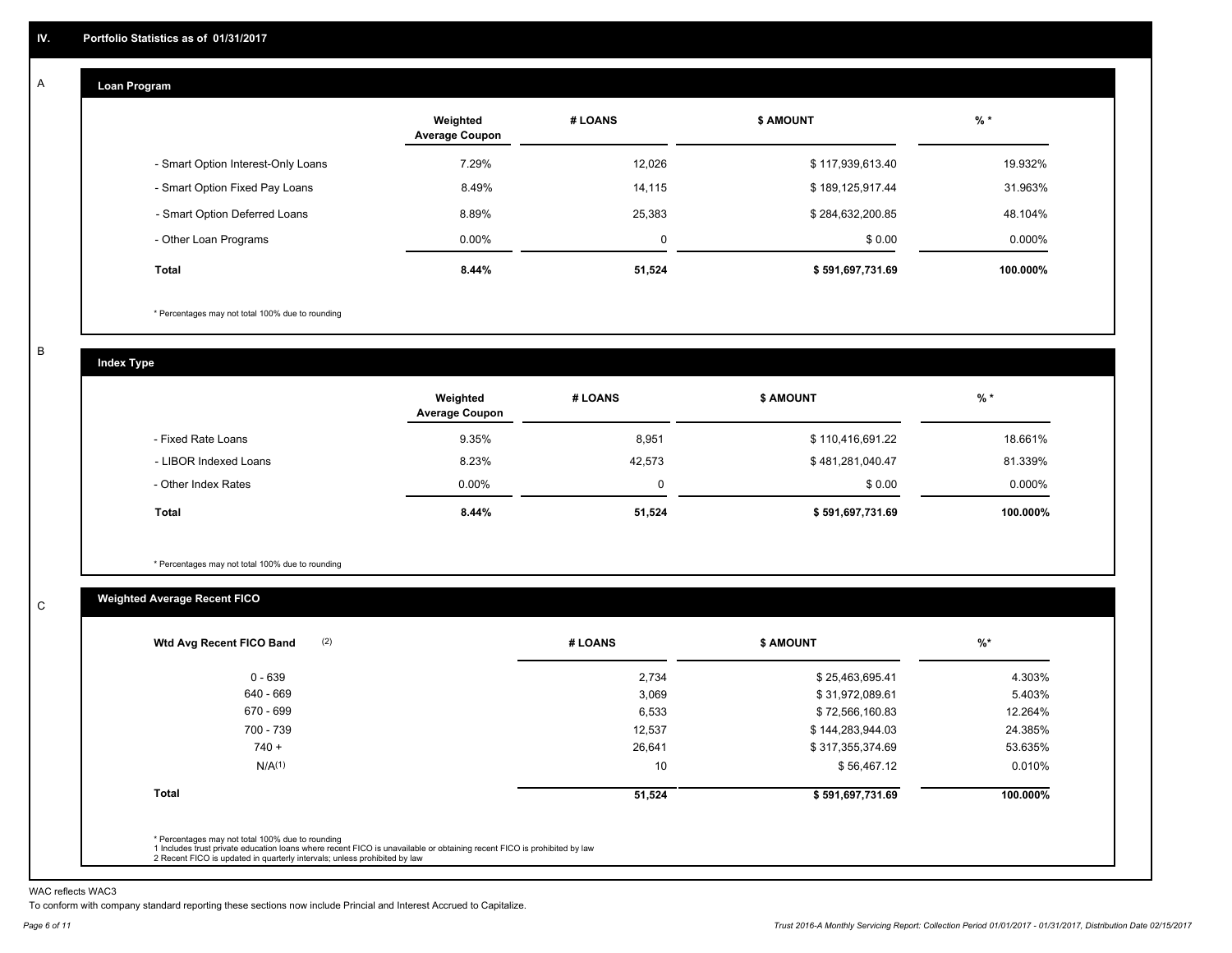| ۷. | 2016-A Reserve Account, Principal Distribution, and R-2 Certificate Calculations                     |                  |
|----|------------------------------------------------------------------------------------------------------|------------------|
| А. | <b>Reserve Account</b>                                                                               |                  |
|    | Specified Reserve Account Balance                                                                    | \$1,557,854.00   |
|    | Actual Reserve Account Balance                                                                       | \$1,557,854.00   |
| В. | <b>Principal Distribution Amount</b>                                                                 |                  |
|    | Class A Notes Outstanding<br>i.                                                                      | \$452,069,609.45 |
|    | Pool Balance<br>ii.                                                                                  | \$591,697,731.69 |
|    | iii.<br>First Priority Principal Distribution Amount (i - ii)                                        | \$0.00           |
|    | Class A and B Notes Outstanding<br>iv.                                                               | \$502,069,609.45 |
|    | <b>First Priority Principal Distribution Amount</b><br>v.                                            | \$0.00           |
|    | Pool Balance<br>vi.                                                                                  | \$591,697,731.69 |
|    | Specified Overcollateralization Amount<br>vii.                                                       | \$177,509,319.51 |
|    | Available Funds (after payment of waterfall items A through H)<br>viii.                              | \$0.00           |
|    | Regular Principal Distribution Amount (if (iv > 0, (iv - v) - (vi - vii))<br>ix.                     | \$87,881,197.27  |
|    | Pool Balance<br>х.                                                                                   | \$591,697,731.69 |
|    | 10% of Initial Pool Balance<br>xi.                                                                   | \$61,822,914.68  |
|    | <b>First Priority Principal Distribution Amount</b><br>xii.                                          | \$0.00           |
|    | Regular Principal Distribution Amount<br>xiii.                                                       | \$87,881,197.27  |
|    | Available Funds (after payment of waterfall items A through J)<br>xiv.                               | \$0.00           |
|    | Additional Principal Distribution Amount (if( $x \leq ix$ , min( $xiv$ , $x - xii - xiii$ )))<br>XV. | \$0.00           |
| C. | R-2 Certificate                                                                                      |                  |
|    | <b>Previous Notional Balance</b>                                                                     | \$37,490,591.00  |
|    | Shortfall of Principal                                                                               | \$0.00           |
|    | Shortfall of Interest                                                                                | \$0.00           |
|    | <b>Current Notional Balance</b>                                                                      | \$37,490,591.00  |
|    | Excess Distribution Allocated (1)                                                                    | \$0.00           |
|    |                                                                                                      |                  |
|    |                                                                                                      |                  |

1. Until the notional amount of the R-2 Certificate is reduced to zero and if there is excess cash through the distribution available it will be distributed to the R-2 Certificate, otherwise the amount will be zero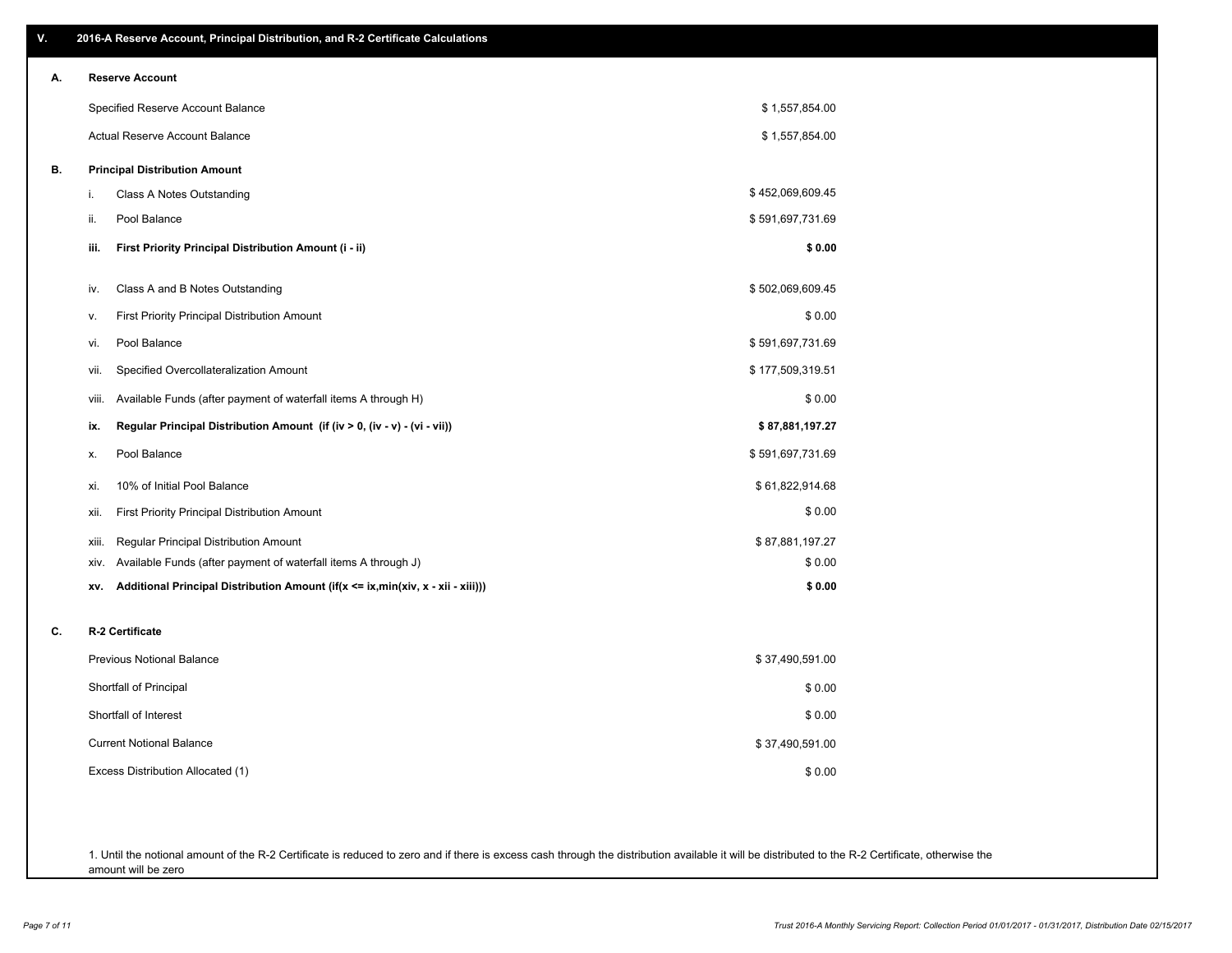|                                                         | Paid           | <b>Funds Balance</b> |
|---------------------------------------------------------|----------------|----------------------|
| <b>Total Available Funds</b>                            |                | \$8,037,816.44       |
| <b>Trustee Fees</b><br>A                                | \$0.00         | \$8,037,816.44       |
| <b>Servicing Fees</b><br>B                              | \$375,994.65   | \$7,661,821.79       |
| C<br>i. Administration Fees                             | \$8,333.00     | \$7,653,488.79       |
| ii. Unreimbursed Administrator Advances plus any Unpaid | \$0.00         | \$7,653,488.79       |
| Class A Noteholders Interest Distribution Amount<br>D   | \$853,508.80   | \$6,799,979.99       |
| Е<br><b>First Priority Principal Payment</b>            | \$0.00         | \$6,799,979.99       |
| Class B Noteholders Interest Distribution Amount<br>F.  | \$131,596.36   | \$6,668,383.63       |
| G<br>Reinstatement Reserve Account                      | \$0.00         | \$6,668,383.63       |
| H<br><b>Reqular Principal Distribution</b>              | \$6,668,383.63 | \$0.00               |
| <b>Carryover Servicing Fees</b>                         | \$0.00         | \$0.00               |
| Additional Principal Distribution Amount<br>J           | \$0.00         | \$0.00               |
| K<br>Unpaid Expenses of Trustee                         | \$0.00         | \$0.00               |
| Unpaid Expenses of Administrator<br>L                   | \$0.00         | \$0.00               |
| M<br>i. Remaining Funds to the R-1 Certificateholder(s) | \$0.00         | \$0.00               |
| ii. Remaining Funds to the R-2 Certificateholder(s)     | \$0.00         | \$0.00               |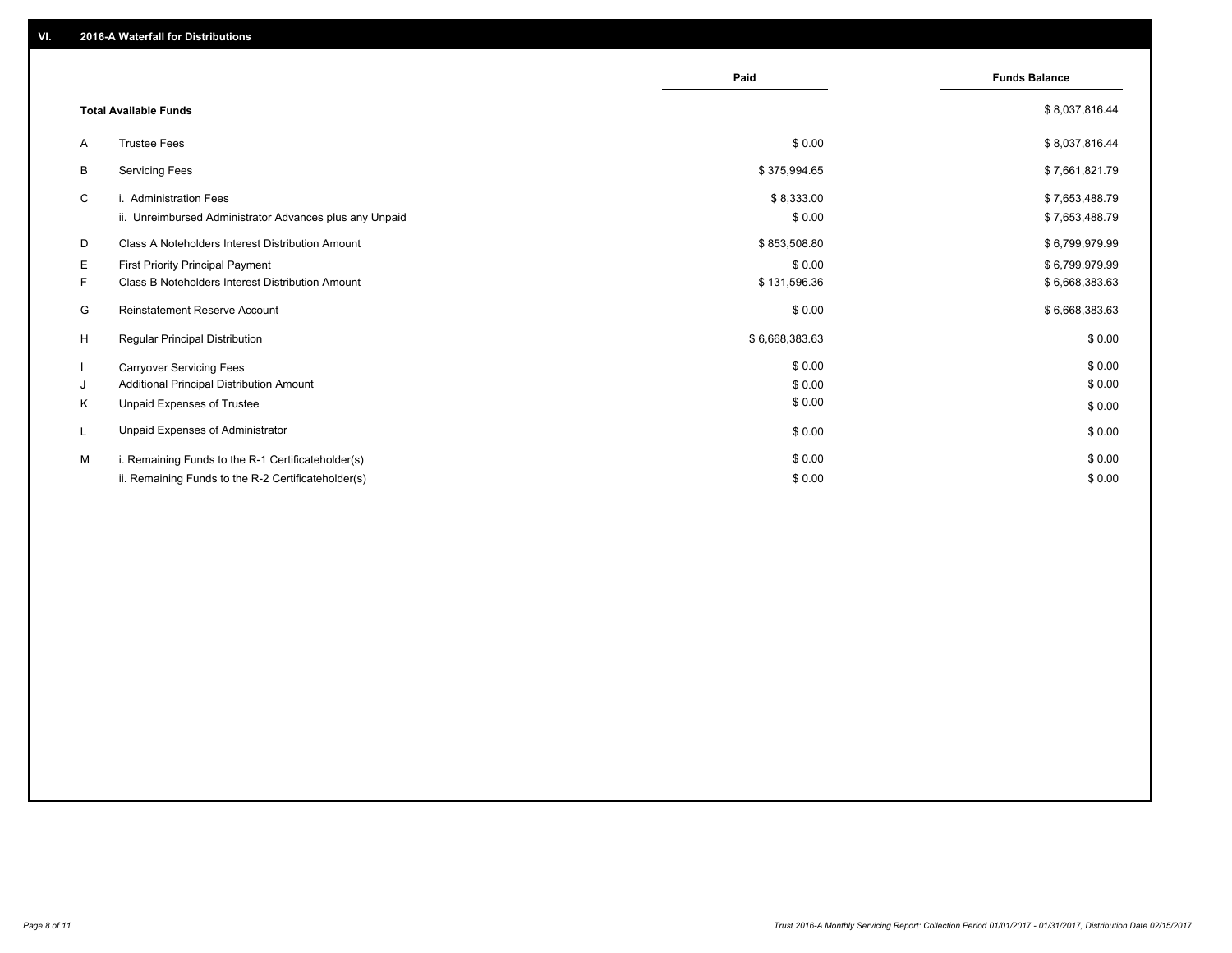| A <sub>1</sub>          | A2A                     | A2B                     |
|-------------------------|-------------------------|-------------------------|
| 78449FAA9               | 78449FAB7               | 78449FAC5               |
| \$100,069,609.45        | \$218,000,000.00        | \$134,000,000.00        |
| <b>LIBOR</b>            | <b>FIXED</b>            | <b>LIBOR</b>            |
| 0.70%                   | 2.70%                   | 1.50%                   |
| 1 NEW YORK BUSINESS DAY | 1 NEW YORK BUSINESS DAY | 1 NEW YORK BUSINESS DAY |
| 1/17/2017               | 1/15/2017               | 1/17/2017               |
| 2/15/2017               | 2/15/2017               | 2/15/2017               |
| 0.08055556              | 0.08333333              | 0.08055556              |
| 1.46722%                | 2.70000%                | 2.26722%                |
| 0.001181927             | 0.002250000             | 0.001826372             |
| \$118,275.00            | \$490,500.00            | \$244,733.80            |
| $\mathsf{\$}$ -         | $\mathsf{\$}$ -         | $\frac{1}{2}$           |
| \$118,275.00            | \$490,500.00            | \$244,733.80            |
| \$118,275.00            | \$490,500.00            | \$244,733.80            |
| $\mathsf{\$}$ -         | $\mathsf{\$}$ -         | $S -$                   |
| \$6,668,383.63          | $\mathsf S$ -           | $$ -$                   |
| \$93,401,225.82         | \$218,000,000.00        | \$134,000,000.00        |
| 0.044754253             | 0.000000000             | 0.000000000             |
| 0.626853865             | 1.000000000             | 1.000000000             |
|                         |                         |                         |

\* Pay rates for Current Distribution. For the interest rates applicable to the next distribution date, please see https://www.salliemae.com/about/investors/data/SMBabrate.txt.

**VII. 2016-A Distributions**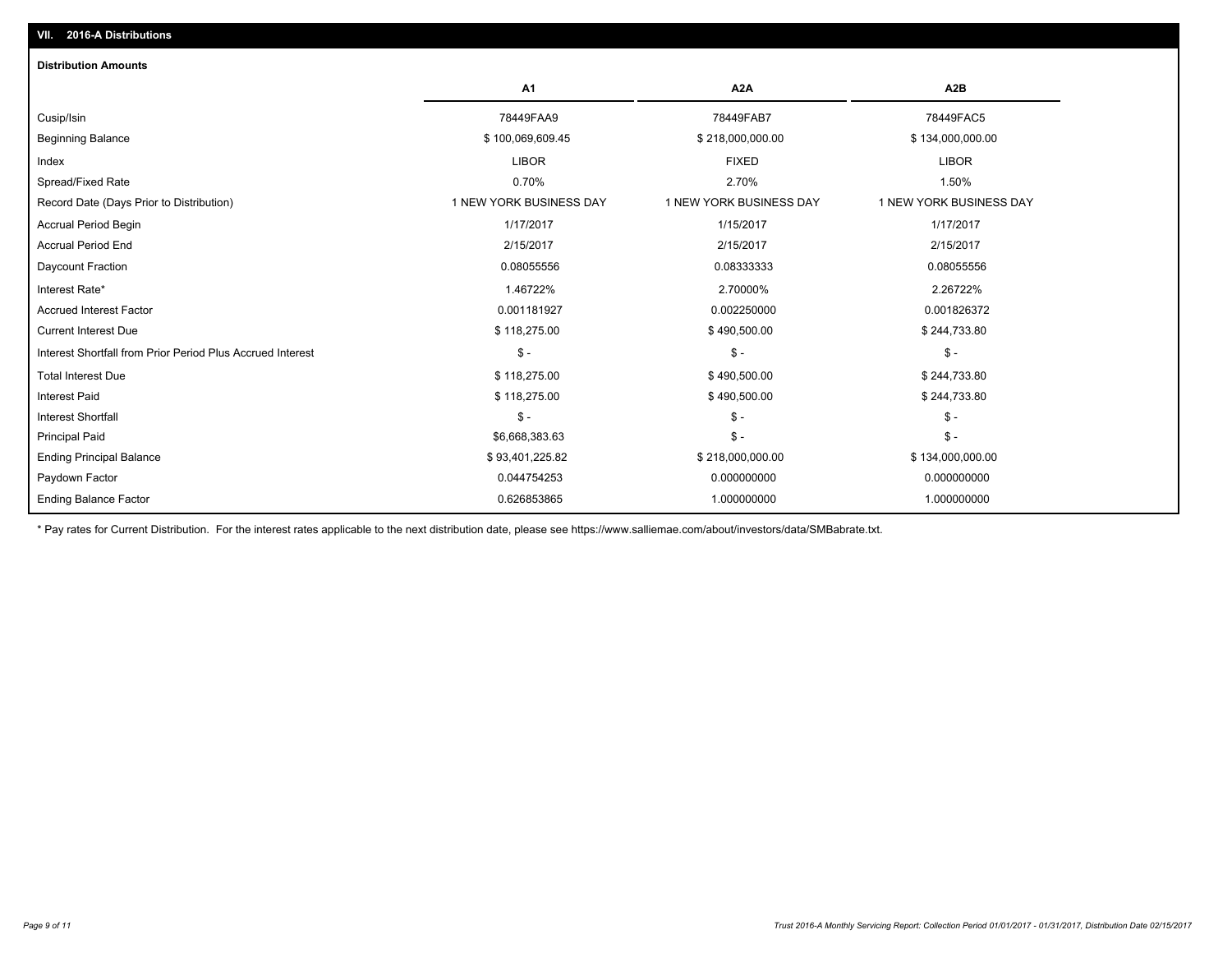| VII. 2016-A Distributions                                  |                         |
|------------------------------------------------------------|-------------------------|
| <b>Distribution Amounts</b>                                |                         |
|                                                            | в                       |
| Cusip/Isin                                                 | 78449FAD3               |
| <b>Beginning Balance</b>                                   | \$50,000,000.00         |
| Index                                                      | <b>LIBOR</b>            |
| Spread/Fixed Rate                                          | 2.50%                   |
| Record Date (Days Prior to Distribution)                   | 1 NEW YORK BUSINESS DAY |
| Accrual Period Begin                                       | 1/17/2017               |
| <b>Accrual Period End</b>                                  | 2/15/2017               |
| Daycount Fraction                                          | 0.08055556              |
| Interest Rate*                                             | 3.26722%                |
| <b>Accrued Interest Factor</b>                             | 0.002631927             |
| <b>Current Interest Due</b>                                | \$131,596.36            |
| Interest Shortfall from Prior Period Plus Accrued Interest | $$ -$                   |
| <b>Total Interest Due</b>                                  | \$131,596.36            |
| <b>Interest Paid</b>                                       | \$131,596.36            |
| <b>Interest Shortfall</b>                                  | $\mathbb{S}$ -          |
| <b>Principal Paid</b>                                      | $\frac{2}{3}$ -         |
| <b>Ending Principal Balance</b>                            | \$50,000,000.00         |
| Paydown Factor                                             | 0.000000000             |
| <b>Ending Balance Factor</b>                               | 1.000000000             |

\* Pay rates for Current Distribution. For the interest rates applicable to the next distribution date, please see https://www.salliemae.com/about/investors/data/SMBabrate.txt.